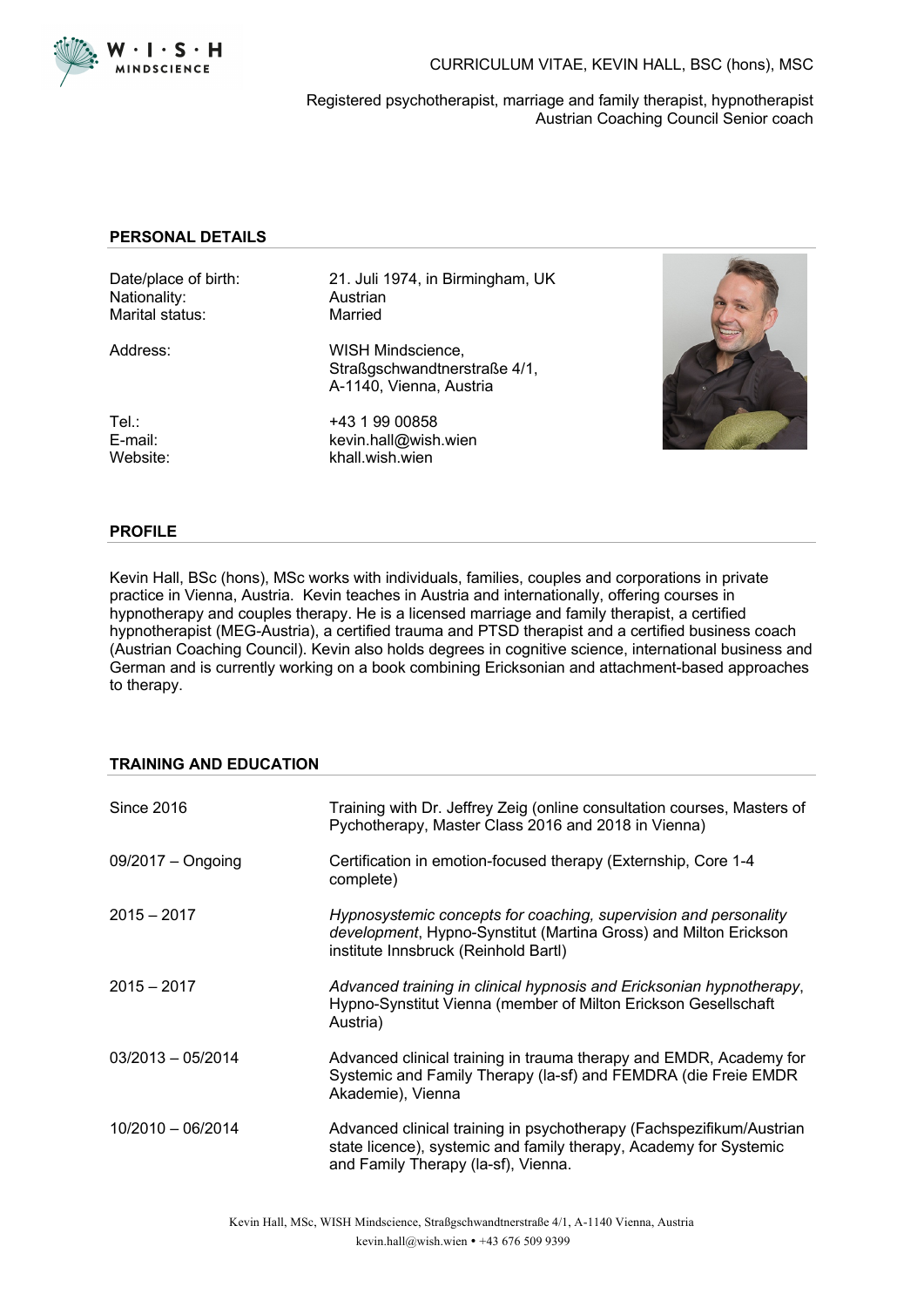

CURRICULUM VITAE, KEVIN HALL, BSC (hons), MSC

Registered psychotherapist, marriage and family therapist, hypnotherapist Austrian Coaching Council Senior coach

| $05/2007 - 09/2010$ | Propaedeutic studies in psychotherapy, VRP (Society for Rogerian<br>Psychotherapy), Vienna. Pass with distinction. |
|---------------------|--------------------------------------------------------------------------------------------------------------------|
| $02/2008 - 05/2009$ | NLP Master (Institut Kutschera)                                                                                    |
| $01/2006 - 01/2008$ | Dipl. Coach and NLP Practitioner, WIFI (Training institute of the<br>Austrian Chamber of Commerce), Vienna         |
| 2004                | Intensive course in conflict management and resolution (Albert Davy)                                               |
| 1996 - 1997         | MSc Cognitive Science, University of Birmingham (UK)                                                               |
| 1992 - 1996         | BSc (hons) International Business with German, Aston University (UK)<br>and Innsbruck University (Austria)         |

## **HISTORY - PROFESSIONAL EXPERIENCE**

| $10/2017 - current$ | WISH Mindscience, Vienna, Austria                                                                                                          |
|---------------------|--------------------------------------------------------------------------------------------------------------------------------------------|
|                     | Centre for psychotherapy, counselling, training and coaching.<br>Founder and director. Psychotherapist, couples therapist, business coach. |
| $01/2016$ - current | Fürstenberg Institut, Germany                                                                                                              |
|                     | Corporate psychological consulting and counselling services.<br>External psychological consultant, counsellor and coach.                   |
| $2012 - 2017$       | Private Practice for Psychotherapy and Coaching, Vienna                                                                                    |
|                     | Psychotherapy, couples and family therapy, business coaching.                                                                              |
| $2012 - 2013$       | Sonnenpark Rehabilitation Centre, Neusiedlersee, Rust, Austria                                                                             |
|                     | Individual and group psychotherapy                                                                                                         |
| 10/2010 - 06/2012   | Psychotherapy Clinic of the Academy for Systemic Family<br>Therapy, Vienna, Austria                                                        |
|                     | Psychotherapist in training. Individual, family and couples psychotherapy as a<br>single therapist and as part of a reflecting team        |
| $03/2012 - 04/2012$ | Otto Wagner Hospital, Vienna, Austria                                                                                                      |
|                     | Department for acute psychiatry.<br>Psychotherapist in training. Individual and group psychotherapy.                                       |
| $05/2011 - 01/2012$ | Kolping Counselling Centre, Vienna, Austria                                                                                                |
|                     | Counsellor and Coach.                                                                                                                      |
|                     | Coaching and counselling with individuals, families and couples.                                                                           |